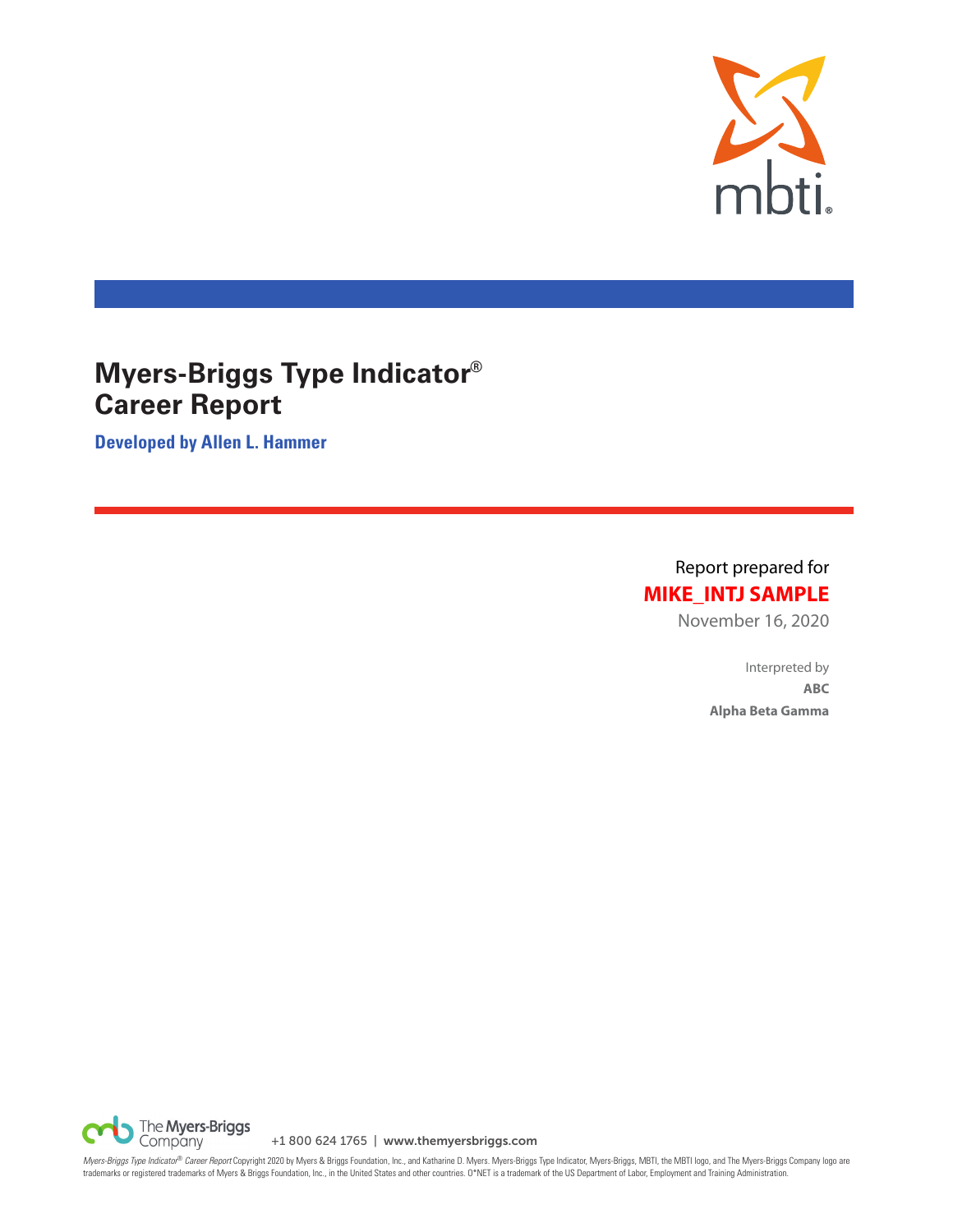

This report applies your results from the *Myers-Briggs Type Indicator*® (MBTI®) assessment to help you identify job families and occupations that are a good fit for your reported MBTI type. The MBTI assessment was developed by Isabel Briggs Myers and Katharine Briggs and is based on Carl Jung's theory of psychological types. It has been used for more than 80 years to help people become more satisfied and successful in their careers.

#### **This Report Can Help You**

- **• Identify job families, or broad occupational categories, to help get you started in your career search**
- **• Choose a specific job or career**
- **• Select a college major or course of study**
- **• Identify strengths and potential weaknesses of your type for the career search process**
- **• Increase your job satisfaction**
- **• Make a career transition or shift**
- **• Plan your career development strategy and action steps**

The job families and specific occupations used in this report are adapted from the  $O^*NET^m$  system of occupational classification developed by the US Department of Labor, which is the standard method for classifying occupations. The relationship between the  $O^*NET$  occupations and MBTI types has been established using information from a database of more than 1.3 million working adults who recently took the MBTI assessment. Everyone in the sample had been in their job for more than two years and had reported that they were satisfied with their jobs.

This report is only one source of information. When choosing a career or contemplating a career change, you must also consider your abilities and skills, your occupational and leisure interests, and your values and goals. You will also need information about specific tasks involved in different occupations, as well as current career opportunities. Additional career information can be found online at www.onetonline.org.

#### **How Your MBTI® Career Report Is Organized**

- **• Summary of Your MBTI® Results**
- **• How Your Type Affects Your Career Choice**
- **• How Your Type Affects Your Career Exploration**
- **• How Your Type Affects Your Career Development**
- **• Job Families and Occupations for Your Type Ranking of Job Families Most Popular Occupations Least Popular Occupations**
- **• Notes**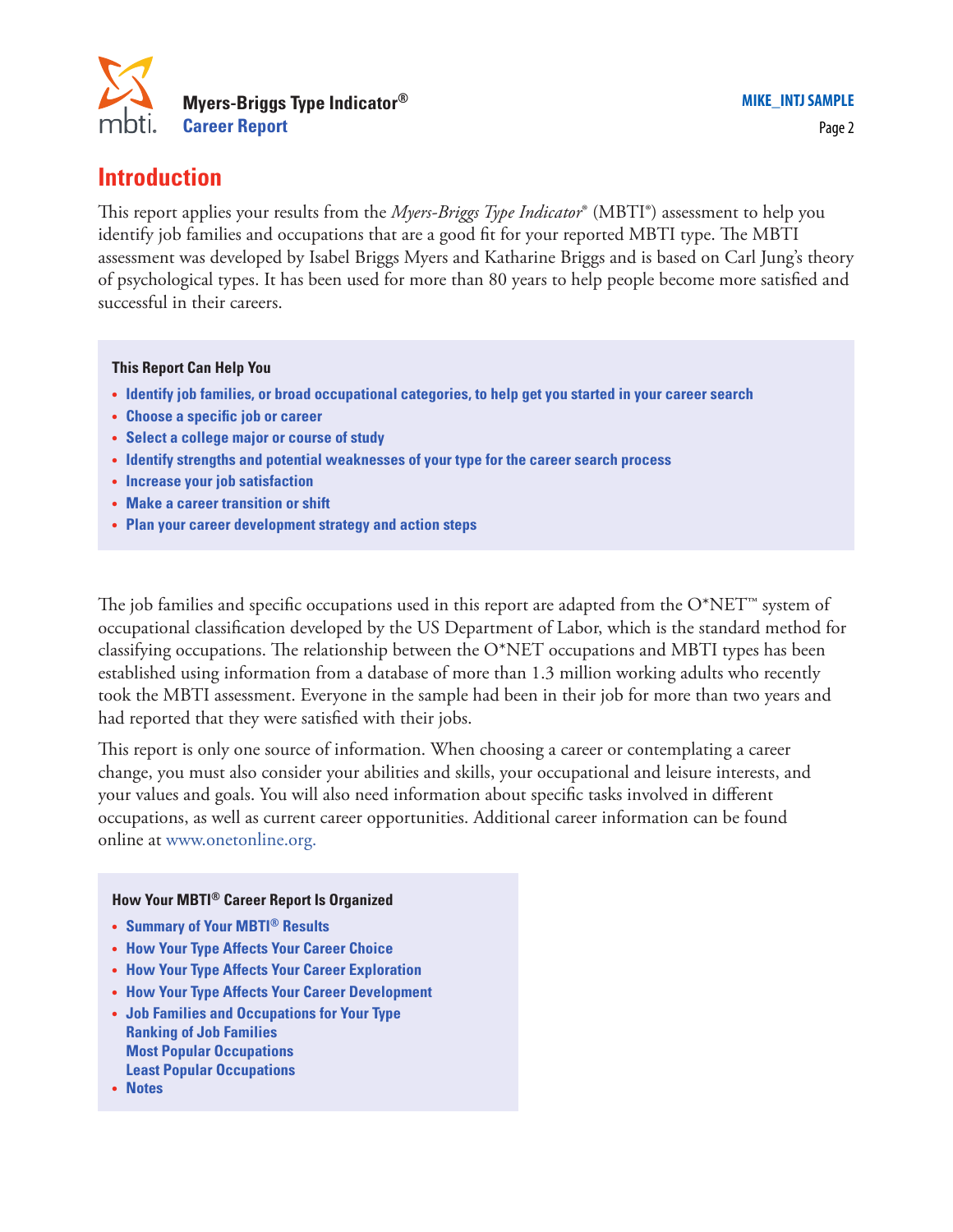

# **Summary of Your MBTI® Results**

Your responses on the MBTI assessment indicate that your reported type is **INTJ.**



Your responses on the MBTI assessment not only indicate your preferences; they also indicate the relative *clarity* of your preferences—that is, how clear you were in expressing your preference for a particular pole over its opposite. This is known as the *preference clarity index,* or pci. The bar graph below charts your pci results. A longer bar suggests you are quite sure about your preference, while a shorter bar suggests you are less sure about that preference.

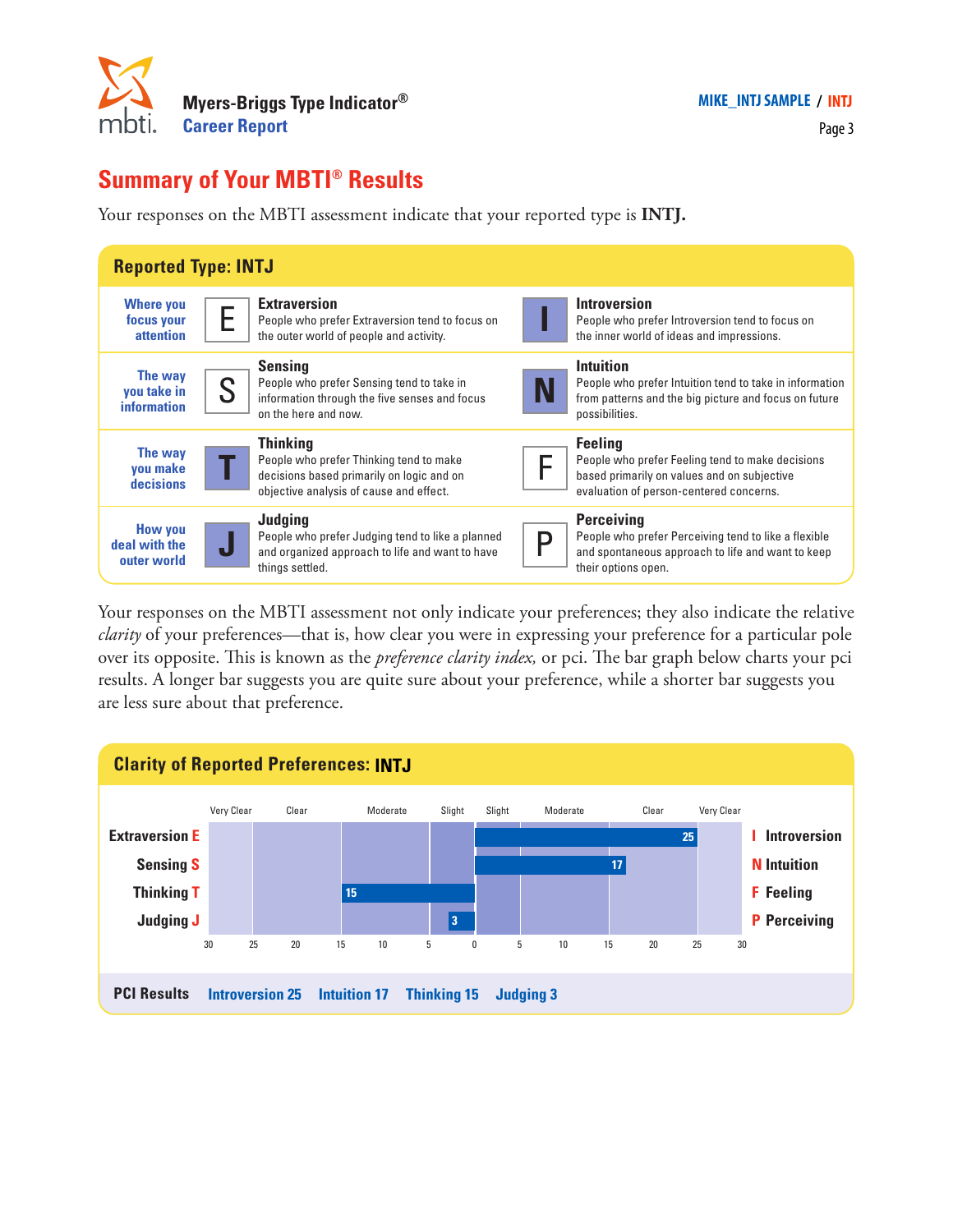

Page 4

# **How Your Type Affects Your Career Choice**

The kinds of tasks and work environment that tend to be preferred by INTJs are shown in the charts below. Working at these kinds of tasks and in this kind of environment will help you feel more comfortable and satisfied in your day-to-day work because you will have opportunities to express your natural preferences.

### **Preferred Work Tasks**

- **•** Analyzing complex problems
- **•** Devising technical solutions to problems
- **•** Applying creativity to improve processes or products
- **•** Organizing resources to achieve lofty goals
- **•** Devising complex systems to implement a vision
- **•** Thinking strategically

### **Preferred Work Environment**

- **•** Offers opportunities to work with people who are experts in their field
- **•** Is on the cutting edge or innovative
- **•** Provides opportunities to work on complex problems
- **•** Is hard driving and achievement oriented
- **•** Challenges people intellectually

- $\blacktriangleright$  Identify a specific job you are considering.
- } Using an occupational library or online source such as the O\*NET database, at www.onetonline.org, investigate the kinds of tasks you would be doing and the kind of environment you would be working in for this job.
- } Compare these tasks and work environment to those identified for your type in the charts above.
- If there is considerable overlap, you may want to pursue this opportunity.
- If there is little or no overlap, you may want to rethink your plan. However, see the tips on the last page of this report before you exclude any potential job.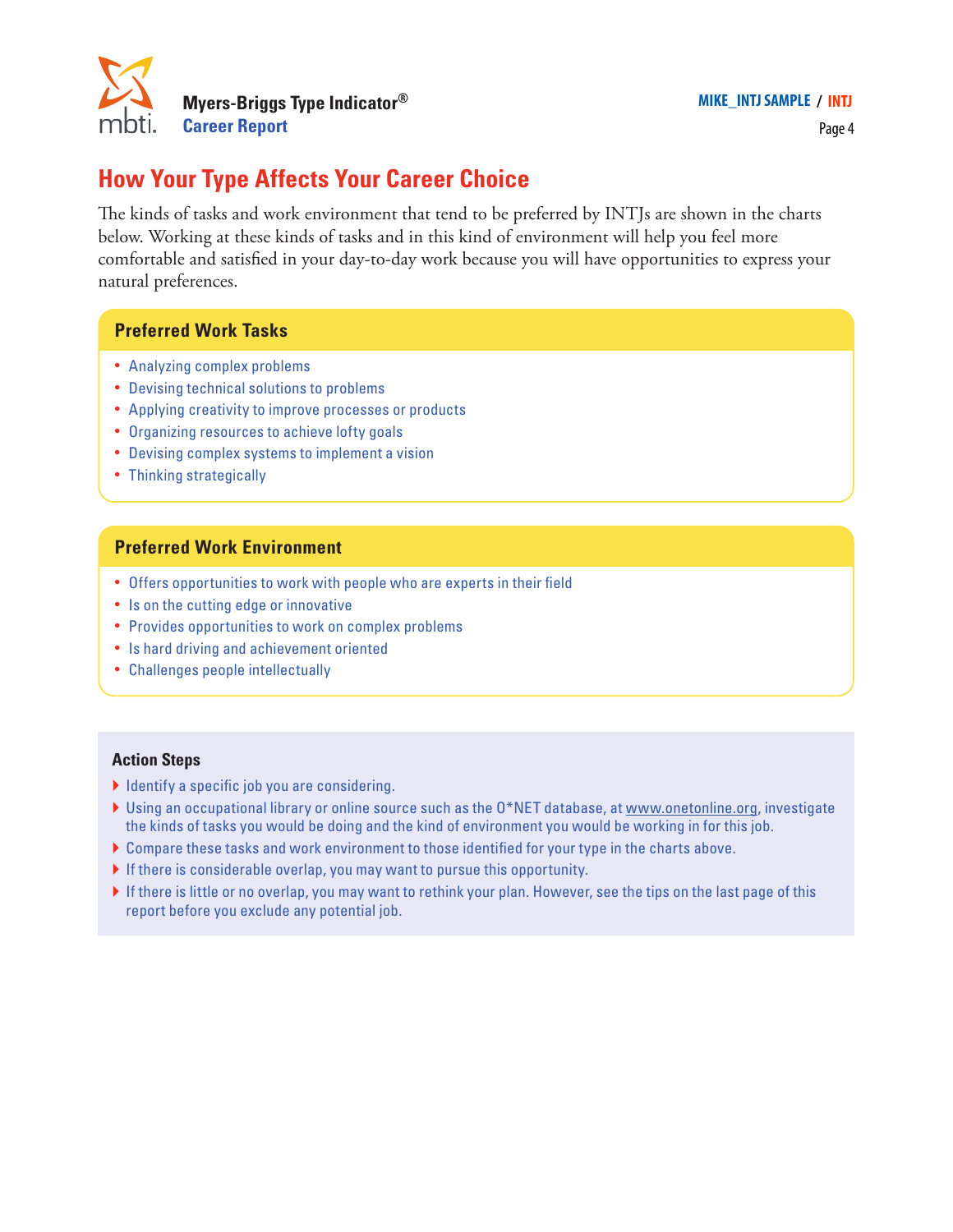

Page 5

## **How Your Type Affects Your Career Exploration**

How you go about exploring career options will be influenced by your INTJ preferences. Your type will help you in your career exploration activities in distinct ways, just as it may present some distinct challenges for you.

### **Your type strengths will help you:**

- **•** Determine your long-range goals
- **•** Develop a plan to achieve your goals
- **•** Logically analyze the pros and cons of different career options
- **•** Focus on the big picture
- **•** Use technology effectively in your career exploration

| <b>Challenges</b>                                                                         | <b>Suggested Strategies</b>                                                                                                      |
|-------------------------------------------------------------------------------------------|----------------------------------------------------------------------------------------------------------------------------------|
| • You may seem impersonal during job interviews.                                          | • Take time to establish a personal connection with<br>interviewers.                                                             |
| • You may make decisions too quickly.                                                     | • Make sure you have collected all the facts about the<br>job and plan for a "cooling off" period before you<br>make a decision. |
| • You may focus on the big picture and neglect the<br>details of the current position.    | • Prepare a fact sheet of specific questions to ask<br>about the current job.                                                    |
| • You may miss opportunities because you are reluctant<br>to do the necessary networking. | Start with close friends, then gradually expand<br>٠<br>your networking list; remember, people will enjoy<br>helping you.        |

- } Review the list of strengths that are a natural part of your type. Make sure to rely on them as much as possible throughout your career exploration process, especially when you are feeling anxious.
- } Review the challenges related to your type. The strategies suggested for dealing with these challenges require you to move beyond your natural comfort zone, so don't try to overcome all these challenges at once. Pick one or two to start with and work at them until you feel more comfortable.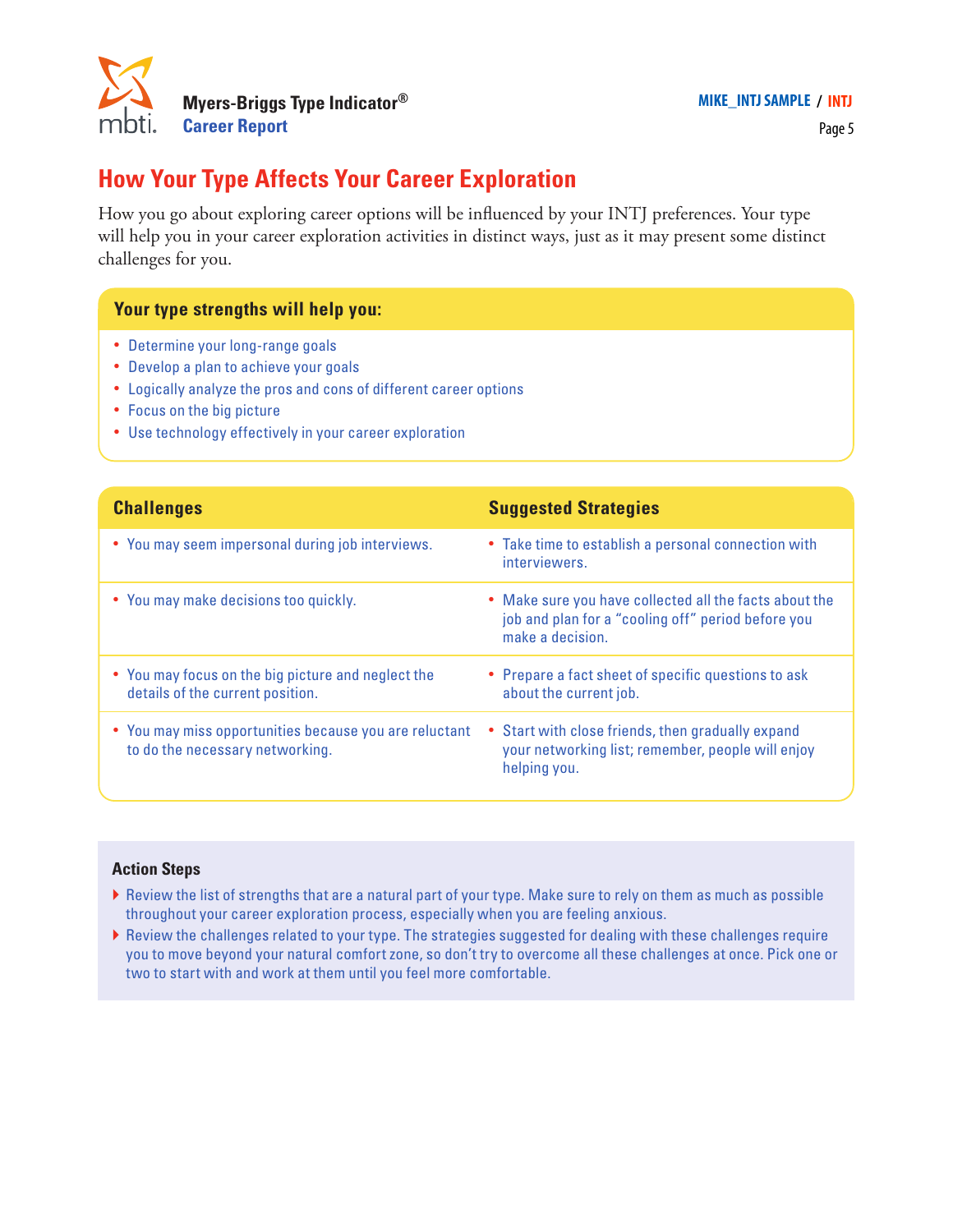

## **How Your Type Affects Your Career Development**

Your career development process will be influenced by your INTJ preferences. Career development almost always involves coping with new demands that do not come naturally to you and often requires working and communicating with people with different preferences. At times, career change can be a beneficial stimulus to further development of your type. Type development means knowing and accepting your natural preferences and then consciously choosing to use nonpreferred preferences in certain situations when appropriate. Listed below are some typical strengths of and challenges faced by INTJs, as well as some suggestions for development.

### **Your style has probably helped you develop strengths in:**

- **•** Defining a compelling, long-range vision
- **•** Devising innovative solutions to complex problems
- **•** Applying technical expertise to solve problems
- **•** Thinking strategically and seeing the big picture
- **•** Looking beyond the symptoms and solving problems at the systems level

| <b>Challenges</b>                                                                                 | <b>Suggested Strategies</b>                                                                                                                                                                                                                                                          |
|---------------------------------------------------------------------------------------------------|--------------------------------------------------------------------------------------------------------------------------------------------------------------------------------------------------------------------------------------------------------------------------------------|
| • You may appear impersonal or distant to others as you<br>focus exclusively on the task at hand. | • Take some time to ask your coworkers personal<br>questions and listen to their answers.<br>• Celebrate accomplishments and anniversaries.                                                                                                                                          |
| • You may neglect to consider the needs of the people<br>who must implement your plans.           | • When you make a decision, ask yourself how it<br>may be perceived by those you must count on to<br>implement it.<br>Better yet, ask one of those people how their reaction<br>will affect implementation; then revisit your decision<br>and factor in this additional information. |
| • You may neglect to recognize and appreciate the<br>contributions of others.                     | • Make a written note of a person's contributions in a<br>meeting or during a project and then follow up with an<br>acknowledgment.<br>• Set a goal to give a certain number of "appreciations"<br>per day.                                                                          |

- I Identify a career or job you are considering.
- } Review the list of strengths and challenges above.
- } Evaluate how much the job you have in mind will allow you to use your natural strengths and challenge you to use other preferences. You will probably be most satisfied with a job that allows you to use your strengths most of the time but also provides a manageable degree of challenge.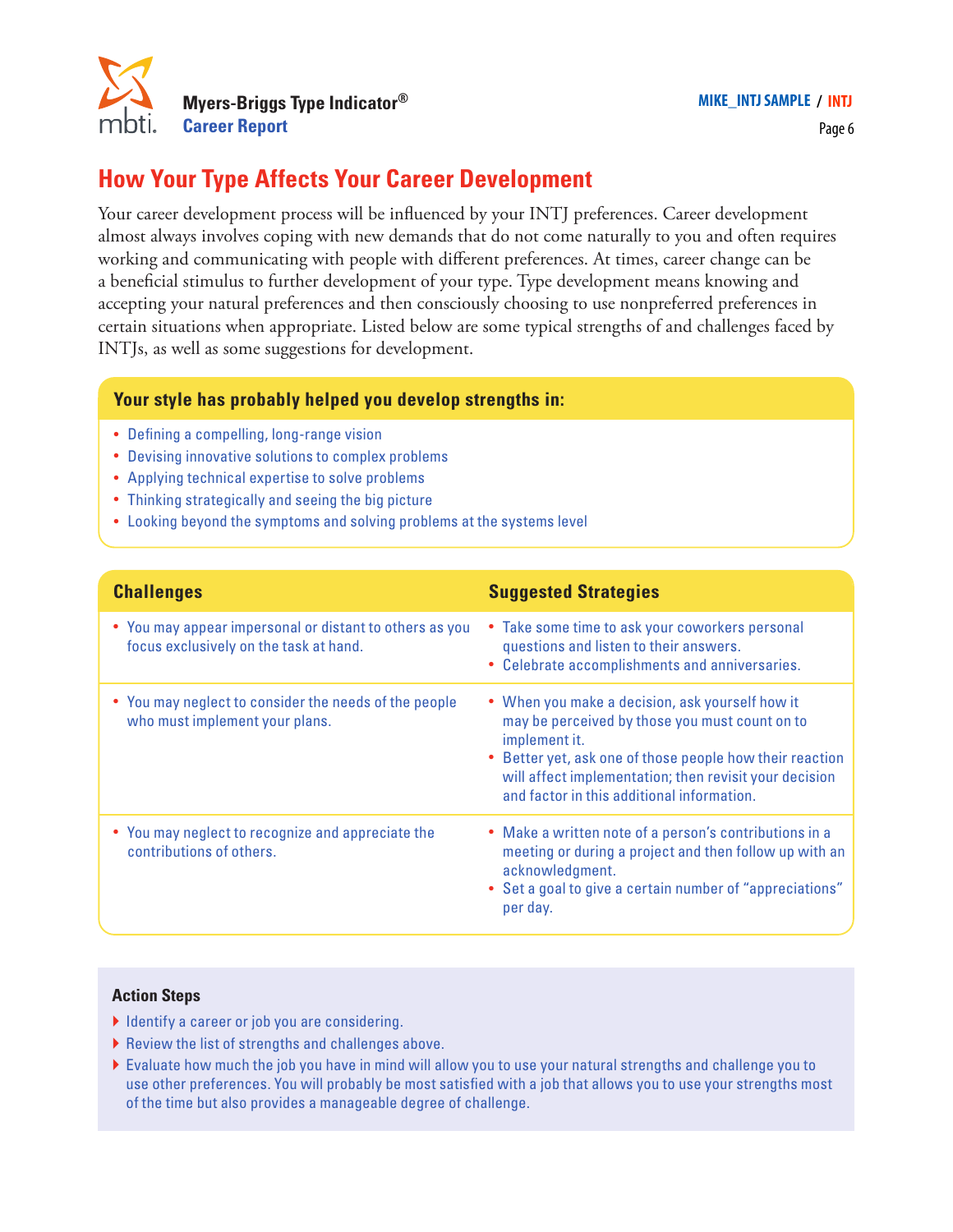

# **Job Families and Occupations for INTJs**

The following pages of your Career Report present 23 broad occupational categories, or "job families," and a number of specific occupations and show how they rank in popularity among INTJs. This ranking is based on information from a sample of more than 1.3 million people in 746 jobs who said they were satisfied with their jobs. There were 58,791 INTJs in this sample.

The chart on the next page shows the popularity of 23 job families among INTJs, divided into three groups: those most attractive to INTJs, those moderately attractive, and those least attractive. The longer the bar on the chart, the more attractive the job family.

- **•** Those job families listed as most attractive to INTJs offer the best opportunity for you to find an occupation in which you can use your natural preferences and be satisfied.
- Those job families listed as moderately attractive may or may not offer opportunities for expressing your preferences—it depends on the tasks and work environment of the specific occupation.
- **•** Those job families listed as least attractive are associated with occupations in which you are least likely to express your preferences. These may require you to work against your natural preferences.

When you review the chart, it is important not to overemphasize the differences between any two adjacent categories. In your career exploration process, consider all the job families in the "most attractive" section, especially if the bars on the chart are about the same length. You should also explore job families in the "moderately" and "least" attractive sections if they appeal to you or you would like to learn more about them.

The following pages list specific occupations ranked by their popularity among INTJs. The most popular occupations are shown first, followed by the least popular.

### **Working with Your Job Families and Occupational Lists**

- When you compare job families and the two occupational lists, it may not be entirely clear which occupations fit within which job families. For example, does a particular healthcare occupation belong in Healthcare Support or in Healthcare Practitioners and Technical? To help you see the relationship, a Career Trends summary is provided with your Most Popular Occupations list.
- You can find out more about the O\*NET job families online, at www.onetonline.org. When you select one of the categories from the menu, you will be provided with a list of all specific occupations within that category, each of which is further explained.
- You may notice what appear to be differences between your general and specific lists. For example, you may find a specific occupation ranked higher or lower than you might predict based on the ranking of the corresponding job family. This can occur because the number of specific occupations in an O\*NET category ranges from 10 to 122! It's also important to note that not all the specific occupations found in the O\*NET database are used in your Career Report. Only those that had a large enough sample of satisfied workers could be used. Think of the job families as an average—there will likely be specific jobs that are a good fit for your preferences, even though the job family may not be all that appealing to most people of your type.
- The use of job family and occupational lists should be only a first step in your career exploration process.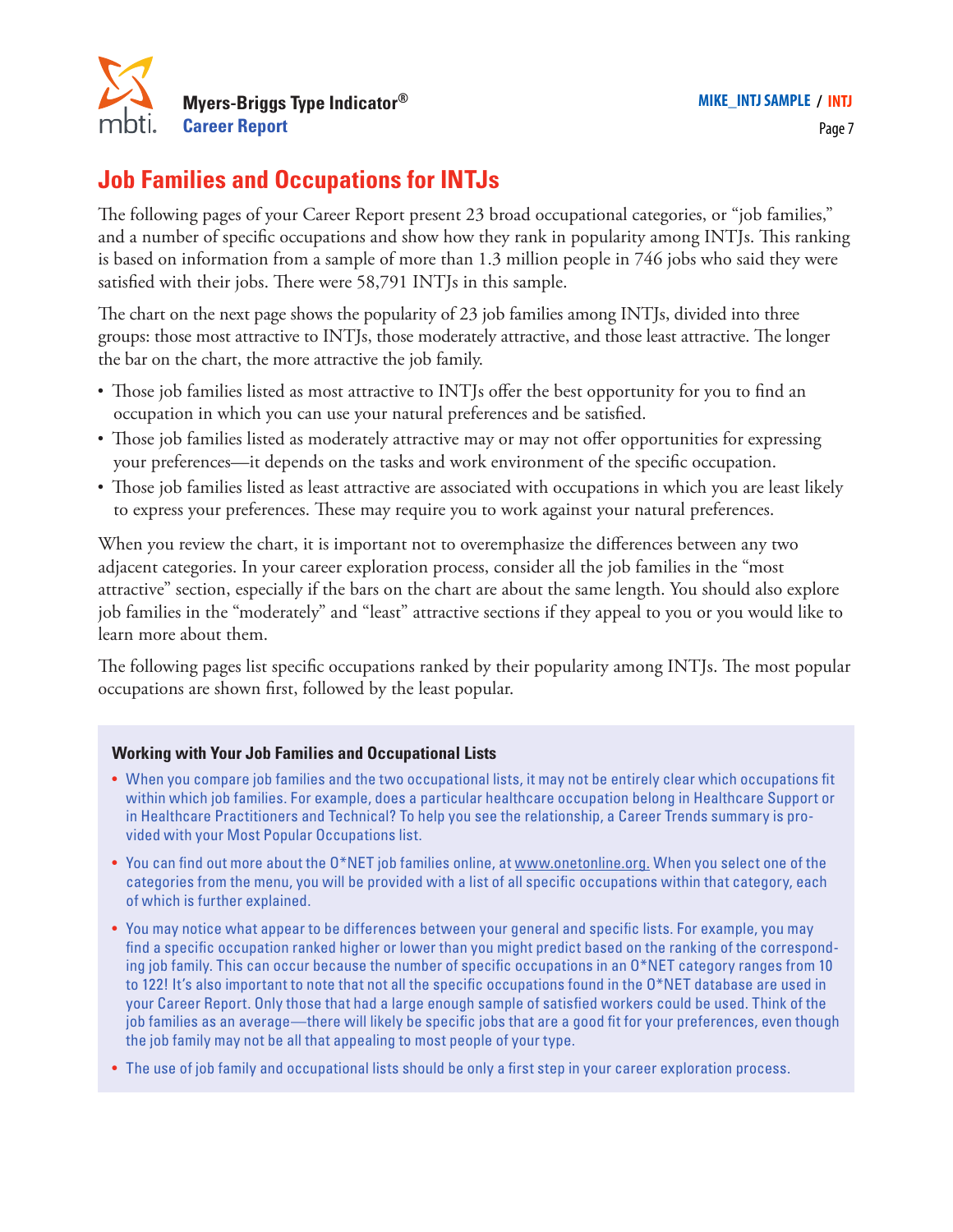

## **Myers-Briggs Type Indicator® Career Report**

Page 8

| <b>Most Attractive Job Families for INTJs (scores of 50-100)</b>                                                                    | 0 | 10 |    | 30 | 40 | 50 |    |    | 70 | 80 | 90  | 100 |
|-------------------------------------------------------------------------------------------------------------------------------------|---|----|----|----|----|----|----|----|----|----|-----|-----|
| Life, physical, and social science<br>Biologist, urban and regional planner, economist, psychologist                                |   |    |    |    |    |    |    |    |    |    | 100 |     |
| <b>Architecture and engineering</b><br>Architect, surveyor, engineer, drafter, robotics technician                                  |   |    |    |    |    |    |    |    | 76 |    |     |     |
| <b>Computer and mathematical</b><br>Software or web developer, network or database administrator, mathematician                     |   |    |    |    |    |    |    |    | 75 |    |     |     |
| Legal<br>Lawyer, arbitrator, paralegal, court reporter, judicial law clerk                                                          |   |    |    |    |    |    |    | 65 |    |    |     |     |
| Arts, design, entertainment, sports, and media<br>Actor, artist, coach, designer, musician, writer                                  |   |    |    |    |    |    | 64 |    |    |    |     |     |
| <b>Education, training, and library</b><br>Teacher, librarian, instructional designer, adult literacy teacher, college faculty      |   |    |    |    |    |    | 59 |    |    |    |     |     |
| <b>Management</b><br>Managers in all fields, school administrator, sustainability officer                                           |   |    |    |    |    | 55 |    |    |    |    |     |     |
| <b>Moderately Attractive Job Families (scores of 37-49)</b>                                                                         | 0 | 10 | 20 | 30 | 40 | 50 | 60 |    | 70 | 80 | 90  | 100 |
| <b>Healthcare practitioners and technical</b><br>Physician, nurse, physical therapist, lab technician, veterinarian                 |   |    |    |    | 43 |    |    |    |    |    |     |     |
| <b>Military specific</b><br>Air crew officer, artillery or missile crew, radar technician, infantry member                          |   |    |    |    | 43 |    |    |    |    |    |     |     |
| <b>Business and financial operations</b><br>Accountant, financial analyst, human resources manager, event planner                   |   |    |    |    | 42 |    |    |    |    |    |     |     |
| <b>Community and social service</b><br>Community service specialist, counselor, clergy, social worker, health educator              |   |    |    |    | 41 |    |    |    |    |    |     |     |
|                                                                                                                                     |   |    |    |    |    |    |    |    |    |    |     |     |
| <b>Least Attractive Job Families (scores of 0-36)</b>                                                                               | 0 | 10 | 20 | 30 | 40 | 50 | 60 |    | 70 | 80 | 90  | 100 |
| Farming, fishing, and forestry<br>Farmer, agricultural inspector, fisher, forest or conservation worker                             |   |    |    | 35 |    |    |    |    |    |    |     |     |
| <b>Production</b><br>Machinist, welder, textile worker, power plant operator, cabinetmaker                                          |   |    |    | 31 |    |    |    |    |    |    |     |     |
| Installation, maintenance, and repair<br>Automotive repairer, mechanic, electronics installer and repairer                          |   |    |    | 30 |    |    |    |    |    |    |     |     |
| <b>Protective service</b><br>Firefighter, correctional officer, security guard, police officer, warden                              |   |    | 27 |    |    |    |    |    |    |    |     |     |
| <b>Food preparation and serving related</b><br>Chef, cook, bartender, barista, food server                                          |   |    | 25 |    |    |    |    |    |    |    |     |     |
| <b>Construction and extraction</b><br>Carpenter, plumber, electrician, roofer, brickmason                                           |   |    | 25 |    |    |    |    |    |    |    |     |     |
| <b>Transportation and material moving</b><br>Pilot, air field operations specialist, driver, freight handler, recycling coordinator |   |    | 25 |    |    |    |    |    |    |    |     |     |
| <b>Sales and related</b><br>Salesperson, real estate agent, insurance agent, telemarketer                                           |   |    | 25 |    |    |    |    |    |    |    |     |     |
| <b>Healthcare support</b><br>Home health aide, dental assistant, pharmacy aide, physical therapy aide                               |   |    | 24 |    |    |    |    |    |    |    |     |     |
| Office and administrative support<br>Billing clerk, receptionist, administrative assistant, patient representative                  |   |    | 24 |    |    |    |    |    |    |    |     |     |
| <b>Personal care and service</b><br>Personal trainer, hair stylist, child care provider, recreation attendant                       |   |    | 24 |    |    |    |    |    |    |    |     |     |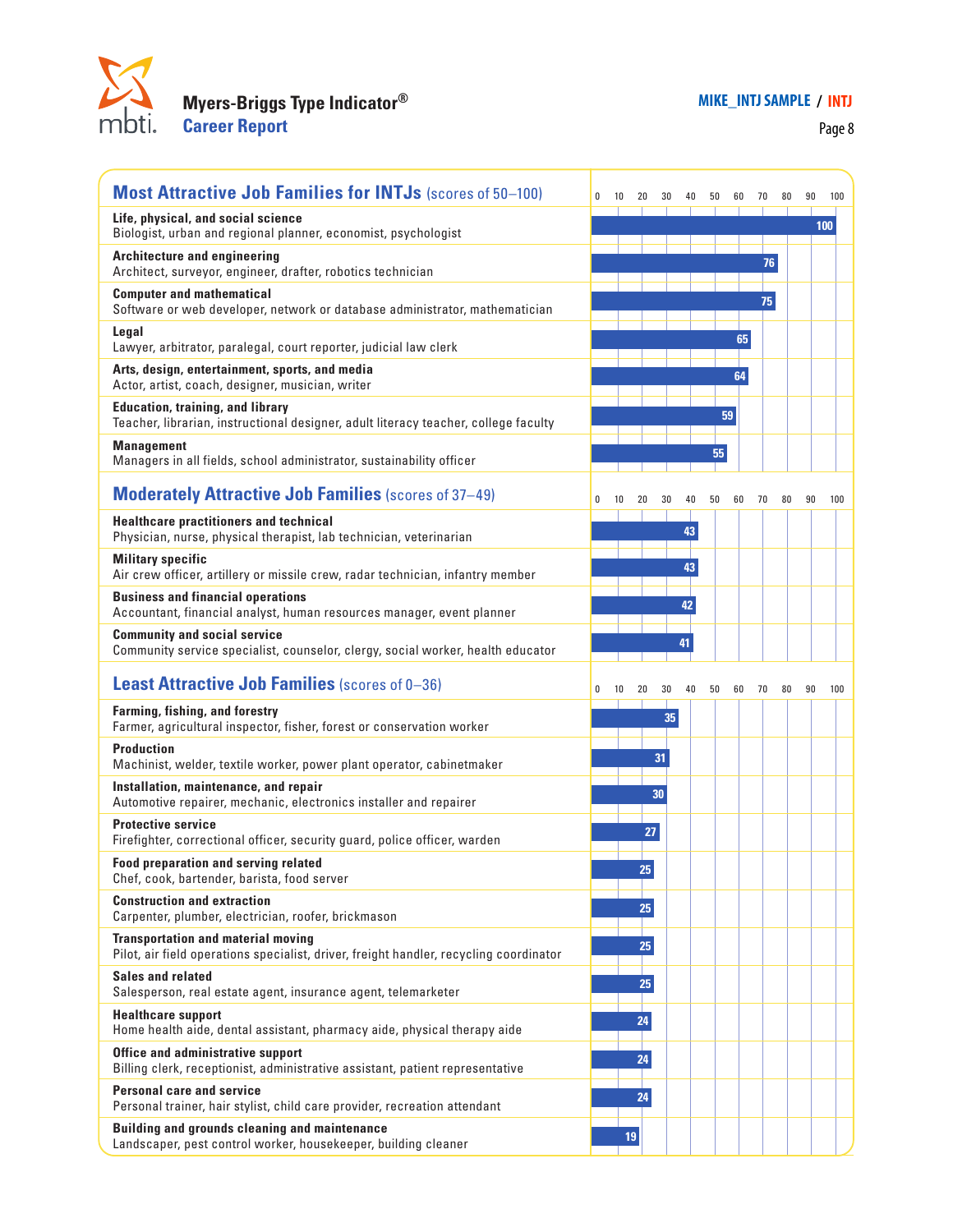

### **Most Popular Occupations for INTJs**

The occupations listed below in rank order are a sampling of those that are most attractive to INTJs. Individuals of this type are found in these occupations in much greater proportion than would be expected based on the frequency of this type in the general US population. You are likely to find these occupations most satisfying because you will:

- **•** Have opportunities to express your preferences
- **•** Be recognized and rewarded for using your natural gifts and strengths
- **•** Perform tasks and address problems you find interesting and challenging

#### **Career Trends for INTJs**

Three main groups of occupations appeal to INTJs. The first involves careers in the sciences, primarily in the life sciences. Another group involves careers in teaching at the university level. A third group involves occupations in science and math. All of these careers provide opportunities for INTJs to use their objective, analytical approach.

#### **Most Popular Occupations for INTJs** Find information about these occupations at www.onetonline.org

- 1 Physicist
- 2 Bioinformatics worker
- 3 Neuropsychologist and clinical neuropsychologist
- 4 Political science teacher, postsecondary
- 5 Chemistry teacher, postsecondary
- 6 Economics teacher, postsecondary
- 7 Computer science teacher, postsecondary
- 8 Astronomer
- 9 Engineering teacher, postsecondary
- 10 Biochemist and biophysicist
- 11 Philosophy and religion teacher, postsecondary
- 12 Neurologist
- 13 Molecular and cellular biologist
- 14 Medical scientist
- 15 Curator
- 16 Epidemiologist
- 17 Hydroelectric production manager
- 18 Mechatronics (automation) engineer
- 19 Pathologist
- 20 Sociology teacher, postsecondary
- 21 Mathematician or math technician
- 22 Economist
- 23 Sociologist
- 24 Soil and plant scientist

- } Search careers in the fields highlighted in the "Career Trends" box above. Write down job titles that seem to match these trends. Then proceed to the next step to look up detailed information about these careers.
- } Click the O\*NET link in the chart above, then type the occupation name into the Occupation Quick Search box at the upper right. This will lead you to links to that occupation and related ones. Click the occupation you're interested in to get comprehensive and detailed information, including the knowledge, skills, and abilities needed to perform the job; the educational and training requirements; and the employment outlook for that occupation by state.
- } Avoid making quick judgments based on stereotypes about an occupation. Although not necessarily reflected in the name of the occupation, the skills required to perform the tasks in that occupation may have changed significantly over time. Changes may involve the use of computers and technology, and educational requirements may have shifted.